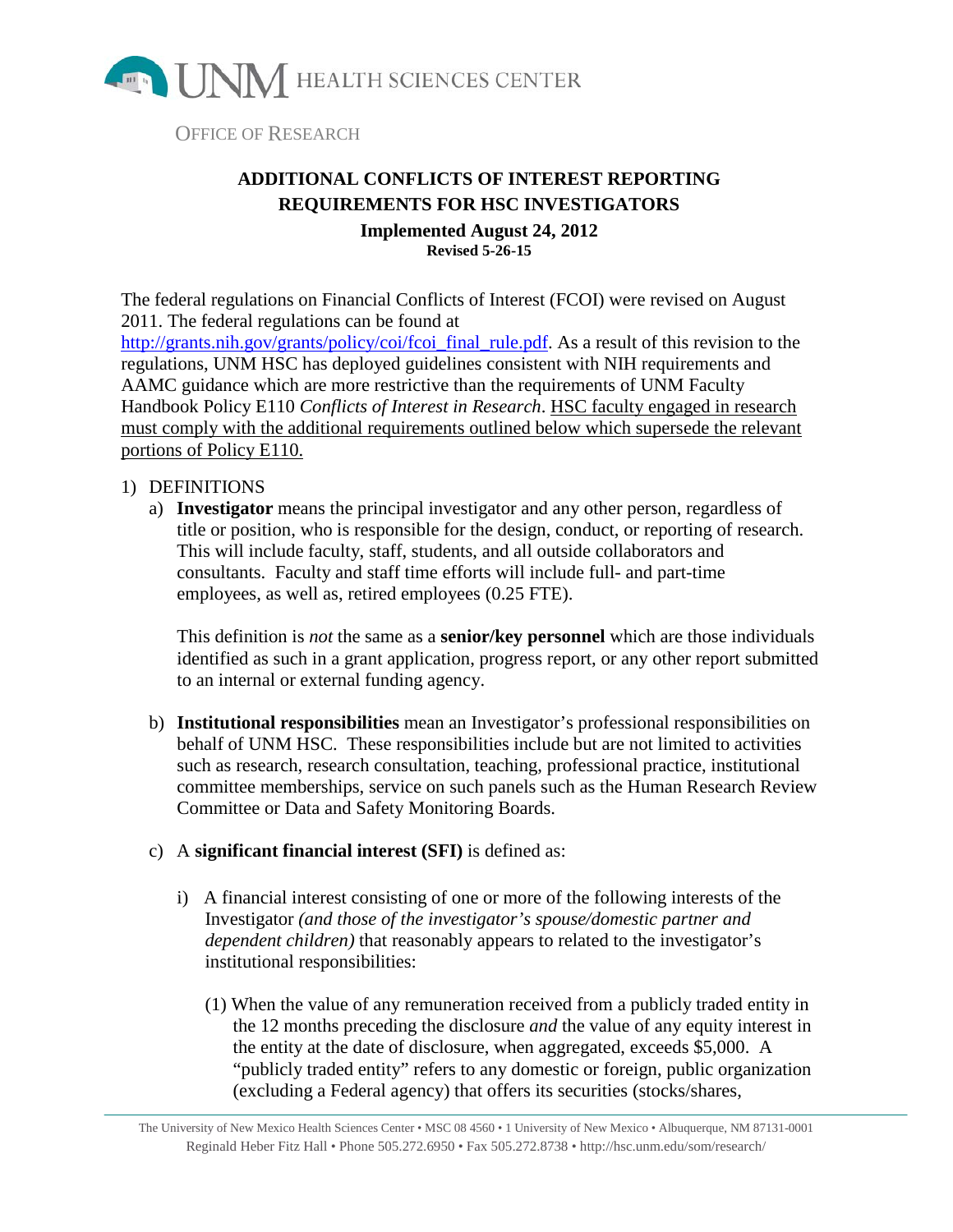bonds/loans, etc) for sale to the general public, typically through a stock exchange or through market makers operating in over-the-counter markets. "Remuneration" includes any salary and any payment for services (e.g. consulting fees, honoraria, paid authorship). "Equity interest" includes any stock, stock option, or other ownership interest.

- (2) When the value of any remuneration received from a non-publicly traded entity in the 12 months preceding the disclosure, when aggregated exceeds \$5,000 *or* when the Investigator holds *any* equity interest in non-publicly traded entity.
- (3) Intellectual property rights and interests (e.g. patents, copyrights) upon receipt of income related to such rights and interests *unless* such rights and interests are from UNM or UNM Science and Technology Corporation (UNM STC).
- ii) Reimbursed or sponsored travel (i.e. paid on behalf of the Investigator and not reimbursed to the investigator so that the exact monetary value may not be readily available) related to institutional responsibilities must be disclosed unless the travel is reimbursed or sponsored by a federal, state, or local government agency, an Institution of higher education, including an academic teaching hospital. Information disclosed includes the purpose of the trip, the identity of the sponsor/organizer, the destination and duration. Institutional official(s) will determine if further information is needed, including a determination or disclosure of monetary value, in order to determine whether the travel constitutes a financial conflict of interest with the research.
- iii) Participation as a speaker or in another role in a vendor-sponsored event needs to be declared as a potential COI. The COI Committee will make a determination of whether it is a potential COI that needs to be managed or eliminated.
- d) A significant financial interest does *not* include:
	- i) Salary, royalties, or other remuneration paid by UNM to the investigator if the investigator is employed or appointed by UNM. This includes intellectual property rights assigned to the UNM or UNM STC and agreements to share in royalties related to such rights.
	- ii) Income from investment vehicles that the Investigator does not directly control the investment decisions made in these vehicles such as mutual funds and pension accounts. Investment vehicles that relate to the study and are controlled by the investigator must be declared (e.g. pharmaceutical company study).
	- iii) Income from seminars, lectures, or teaching engagements sponsored by federal, state, or local government agency, an Institution of higher education, including academic teaching hospitals.
	- iv) Income from service on advisory committees or review panels for a federal, state, or local government agency, an Institution of higher education, including an academic teaching hospital.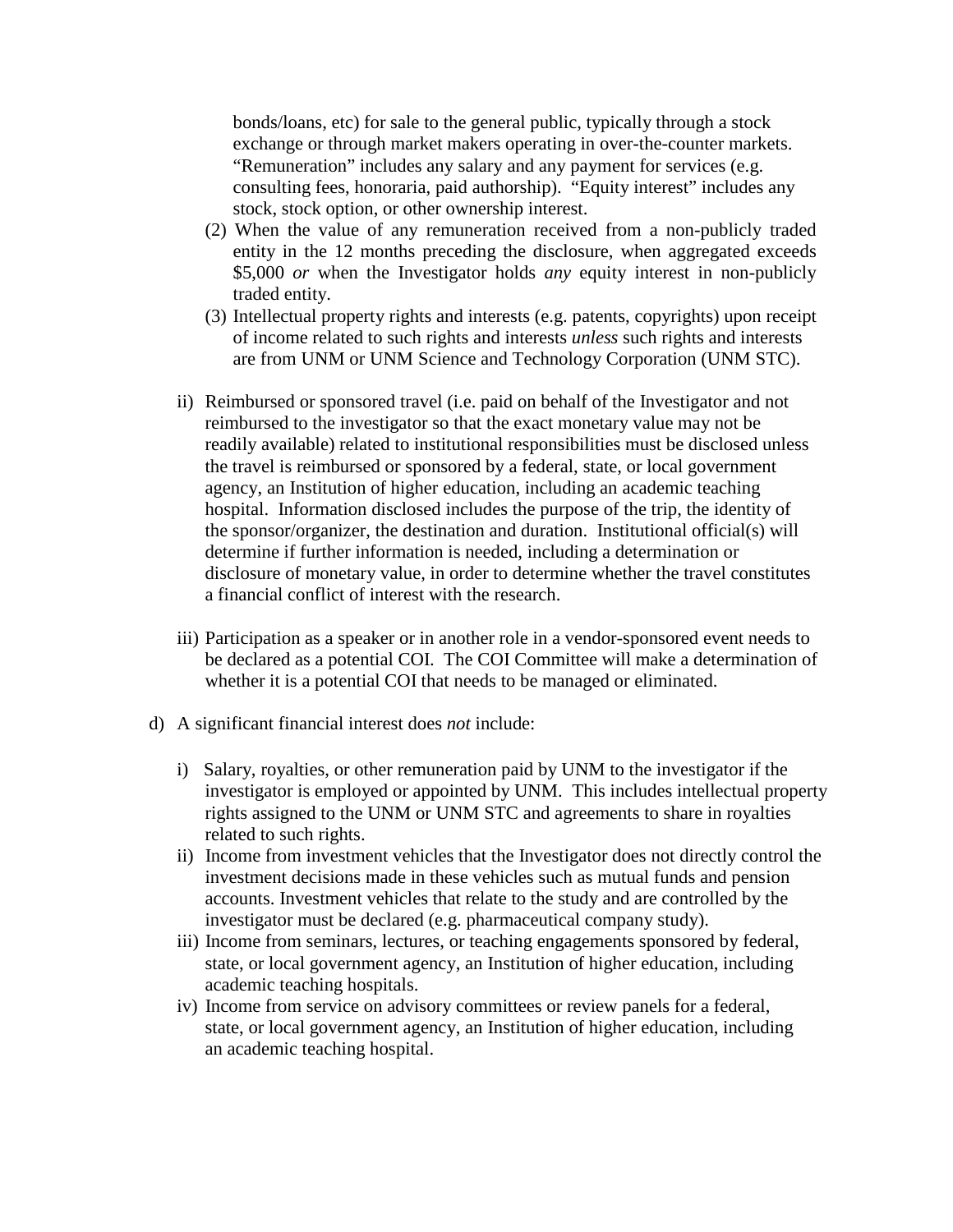e) In cases of uncertainty, the investigator should declare an outside relationship for evaluation by the COI Committee.

## 2) PROCEDURES

- a) COI Disclosure Form Submissions
	- COI disclosure forms are included in all research proposals/protocol submissions to the following offices: UNM HSC PreAward, Human Research Protections Office (HRPO), Research Allocation Committee (RAC), and the Office of Animal Care and Compliance (OACC). OACC COI disclosure submissions occur when a disclosure form was not previously submitted to PreAward and/or the research is nonsponsored.
- b) Additional Responsibilities of UNM HSC regarding Financial Conflicts of Interest (FCOI)
	- i) UNM HSC is required to provide training to investigators on the UNM conflicts of interest policies, the investigator's responsibilities regarding disclosure of SFIs, and on the federal regulation on FCOI prior to engaging in any research. This is to occur at least every four years and immediately when any of the following occurs:
		- (1) UNM HSC revises its COI policies and procedures in any manner that affects the requirements of Investigators;
		- (2) An Investigator is new to UNM HSC; or
		- (3) UNM HSC finds that an Investigator is not in compliance with the HSC's COI policy or management plan.
	- ii) UNM HSC will make available via a written response to any requestor within five business days of a request of information of any significant financial interest disclosed to the UNM HSC that meets criteria set by federal regulation for public disclosure:
		- (1) The SFI was disclosed and is still held by the senior/key personnel;
		- (2) UNM HSC determines that the SFI is related to the research; and
		- (3) UNM HSC determines that the SFI is an FCOI.

The information, at minimum, to be released is the following:

- (1) the investigator's name;
- (2) the investigator's name title and role with respect to the research project;
- (3) the name of the entity in which the SFI is held;
- (4) the nature of the SFI;
- (5) the approximate dollar value of the SFI (permissible ranges are \$0-\$4,999; \$5,000-9,999; \$10,000-\$19,999; amounts between \$20,000-\$100,000 by increments of\$20,000; amounts above \$100,000 by increments of \$50,000), or a statement that the interest is one whose value cannot be readily determined through reference to public prices or other reasonable measures of fair market value.